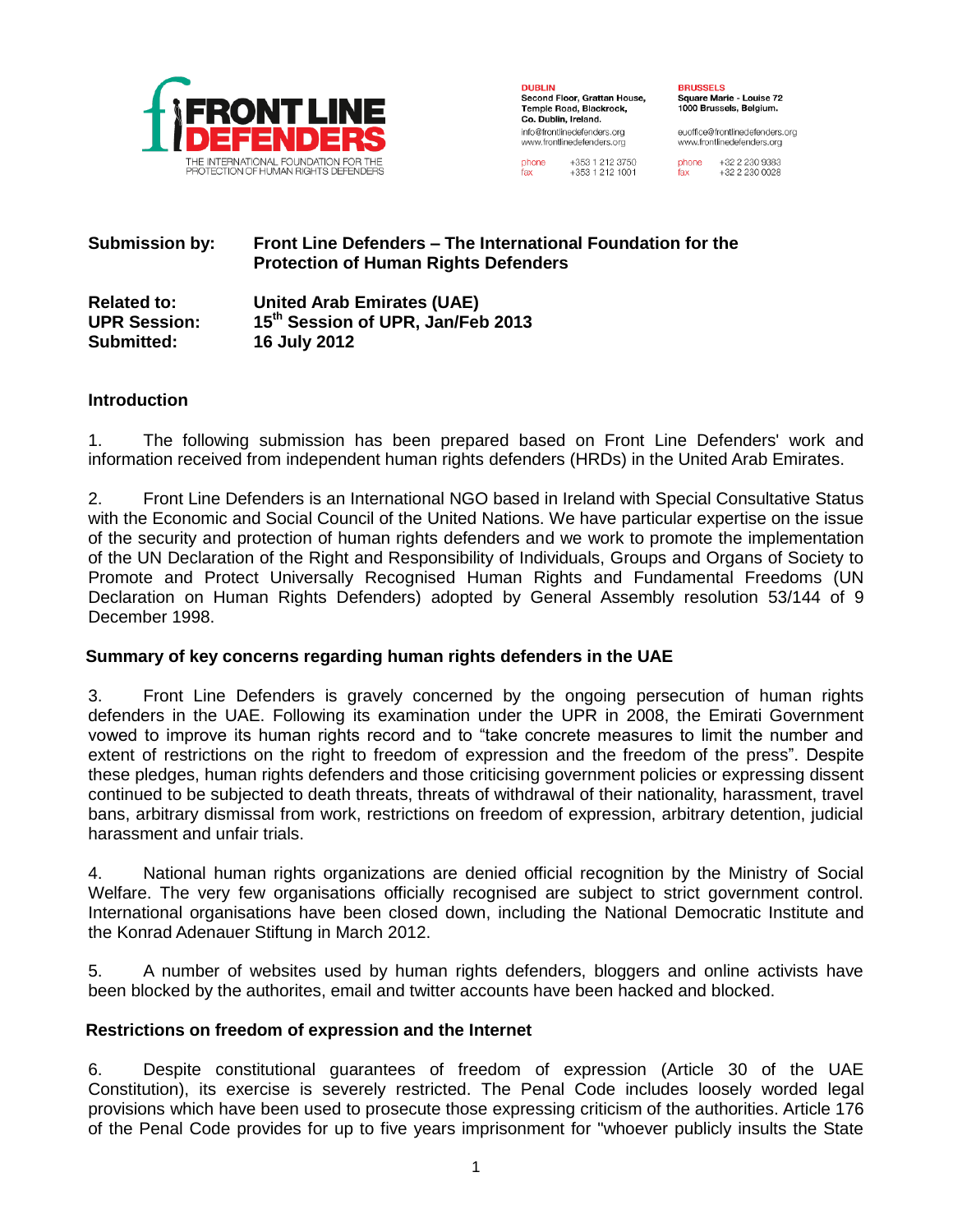President, its flag or national emblem". Article 8 of the Penal Code widens the application of the provision to include the Vice President, members of the Supreme Council of the Federation, and other top State authorities.

7. The Minister of Interior announced that amendments to existing legislation will be brought by the end of 2012, which it is feared will further restrict freedom of expression. Amendments have been announced specifically in relation to the 2006 Information Technology Crime Law, which may include harsher imprisonment sentences for insulting state symbols or emblems online.

8. Not having access to broadcast and print media, which are directly or indirectly under government control, human rights defenders extensively use online platforms. Following the rise of online media activism and blogging, the authorities have limited access to the Internet by blocking discussion forums such as *Al Hewar*. HRDs also reported that multiple Twitter and email accounts of human rights defenders and online media activists have been hacked in 2011.

#### **Restriction on freedom of association**

9. The legal framework regulating the right to freedom of association is provided by Federal Law No. 2 of 2008 on National Societies and Associations of Public Welfare. While the law in principle allows for the establishment of associations, its provisions are restrictive and grant the government broad discretionary powers to refuse registration, impose the dissolution of their boards on vaguely defined grounds, and interfere with the management of officially recognised associations.

10. In April 2011, the Ministry of Social Affairs issued a decree dissolving the elected board of directors of the Jurists Association and replacing it with government appointees. The Jurists Association was one of the very few bodies independently reporting on the human rights situation in the country. The decision came shortly after the Jurists Association issued a joint statement calling for general elections. The decree was issued on the basis that the association violated section 16 of the Law on National Societies and Associations of Public Welfare by being involved in 'politics or in matters that harm state security'. Members of the dissolved board were banned from being candidates for the new board. More than 200 new members were admitted, the majority of them serving in the Army and the police. As a result of the ban and the new membership of the association, a board composed of pro-government members was elected.

11. The board of another professional association, the Teachers' Association, was similarly dissolved by the Ministry of Social Affairs a month later, in May 2011.

# **Targeting of human rights defenders**

12. Human rights defenders face grave risks as they try to carry out their work in a hostile environment. Government agencies, including the police and the security services, play a major role in restricting the space for civil society and discouraging independent human rights work. Those criticising government policies or exposing human rights violations are targeted and considered as a security threat. HRDs are also threatened and attacked by government supporters including the media and tribal entities loyal to the ruling family. HRDs have been physically attacked and beaten, arbitrarily dismissed from work, arrested and charged, subjected to travel bans and threatened with deportation. They have also been facing an ongoing smear campaign and intimidation on the Internet, on social media networks, and on TV and radio stations, some of which use talk shows and religious programmes as vehicles to smear HRDs.

13. Following criticism of the government, several political reformists have been deprived of their nationality, most recently in early 2012. Also in 2012, authorities have ordered the deportation of a blogger and online media activist. It is feared that deprivation of nationality or deportation may be used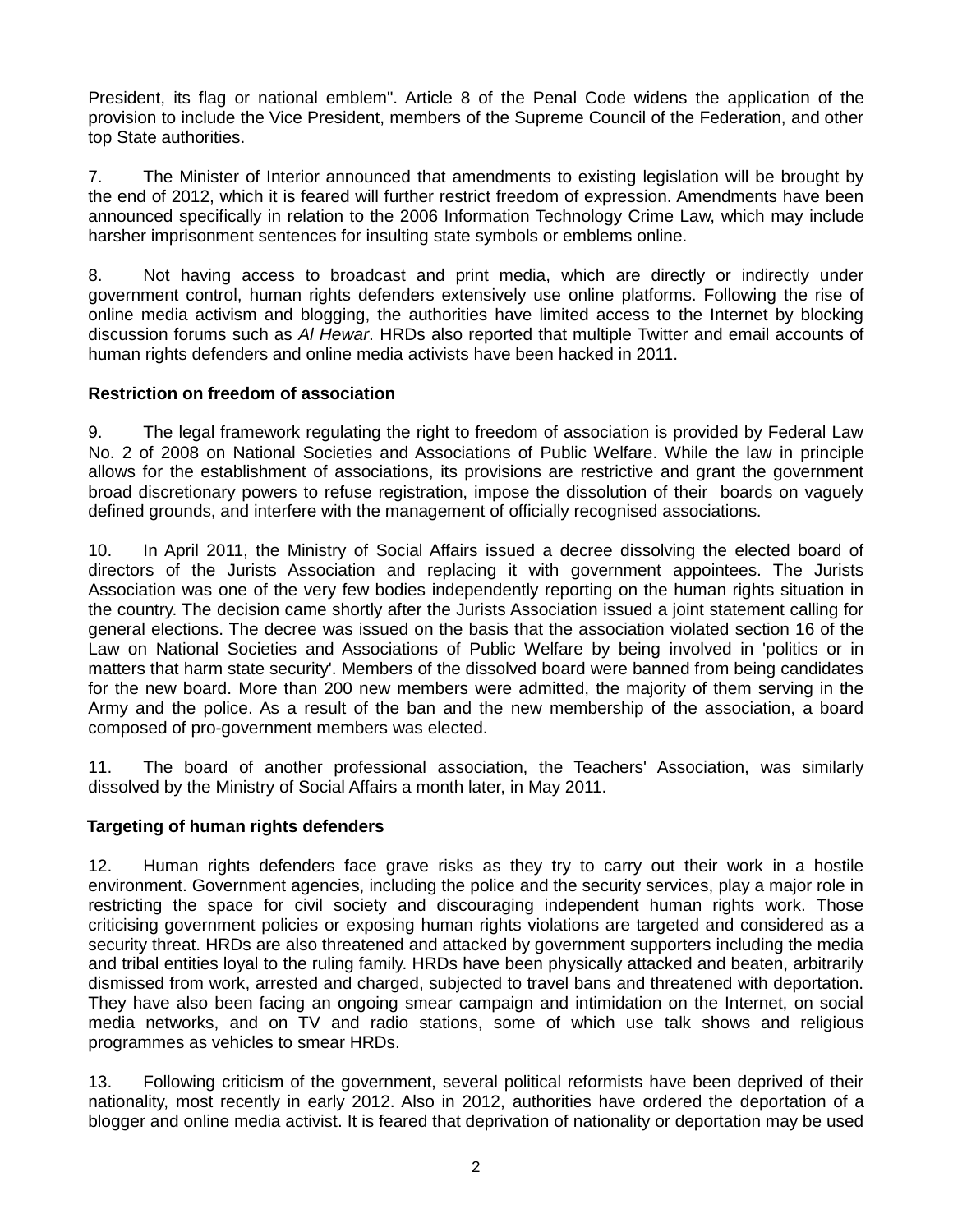against other human rights defenders.

14. Human rights defenders also report being put under surveillance by the security agencies and having their phones regularly monitored. Resorting to anonymous numbers will not be possible any longer as the government announced the introduction of mandatory registration of all mobile phone numbers. Unregistered SIM cards will be cancelled once the re-registration period expires.

## **Arrest and judicial harassment of human rights defenders**

15. Dr Mohammed Al-Mansouri, a lawyer and HRD, member of the Jurists Association, has been subjected to judicial harassment and a travel ban. In June 2009, he was arbitrarily arrested; no arrest warrant was produced. Upon his release, he was banned from travelling abroad. The travel ban remains in effect to date. In December 2009, he was dismissed from his position as a legal advisor to the Emirate of Ras Al Khaimah. The dismissal came after Dr Al-Mansoori gave an interview on *Al Hiwar*, a satellite television channel, in which he criticised the lack of freedom of speech in the country.

16. In June 2010, an Abu Dhabi court found human rights defender Mohammed Saqr Al-Zuabee "blameworthy" for being a board member of the Jurists Association. The decision was based on Law No 23/2006 which does not allow a member of the judiciary to be a member of any society. However, many judges and prosecutors have previously headed the Jurists Association; this ruling therefore appears to selectively apply the law to target Al-Zuabee specifically for his critical stance.

17. In February 2011, human rights defender Mr Hasan Mohammed Al Hammadi was arrested. He is an active board member of the Teachers Association and served for 25 years at the Ministry of Education, during which time he received several awards for excellence. The arrest followed his delivery of a speech at a public gathering, following Friday prayers, in which he expressed his support for and solidarity with the Egyptian demonstrators. He was charged with "disturbing public security" and released on bail.

18. In April 2011, the authorities arrested 5 HRDs, who subsequently became known as the "UAE 5". They were accused of posting anti-governmental statements on *UAE Hewar*, the Internet discussion forum blocked by the authorities in February 2011. The 5 HRDs, Mr Ahmed Mansour, Mr Nasser Bin Ghaith, Mr Fahd Salim Dalk, Mr Hasan Ali Al-Khmis, and Mr Ahmad Abd Al-Khaliq, were charged in June 2011 under articles 176 and 8 of the Penal Code. They were convicted on 27 November 2011 for insulting UAE officials. Ahmad Mansour was sentenced to three years in prison, and the four other HRDs were given two years in jail. On the following day, UAE national day, the President ordered their release.

19. While welcoming their release, Front Line Defenders remains concerned that the convictions have not been expunged and the HRDs remain with a criminal record. Furthermore, one of the five HRDs, Ahmad Abd Al-Khaliq, a blogger who has been active in demanding political reform, was arrested again on 22 May 2012 and eventually issued with an order of deportation – which appear to be solely a measure of retaliation for his peaceful and legitimate human rights work. Attempts to remove him from UAE were also made prior to his arrest, when his company informed him that he would be soon moved abroad. Questioned about the decision, the management of the company stated they had no control over the decision.

#### **20. Front Line Defenders calls on the UN to urge the authorities in UAE to prioritise the protection of human rights, and in particular to:**

(a) Conduct an independent, impartial and thorough inquiry into the source of threats, ill treatment, arbitrary dismissal from the workplace, deportation, and all other forms of intimidation and harassment including unfair trial and arbitrary detention directed